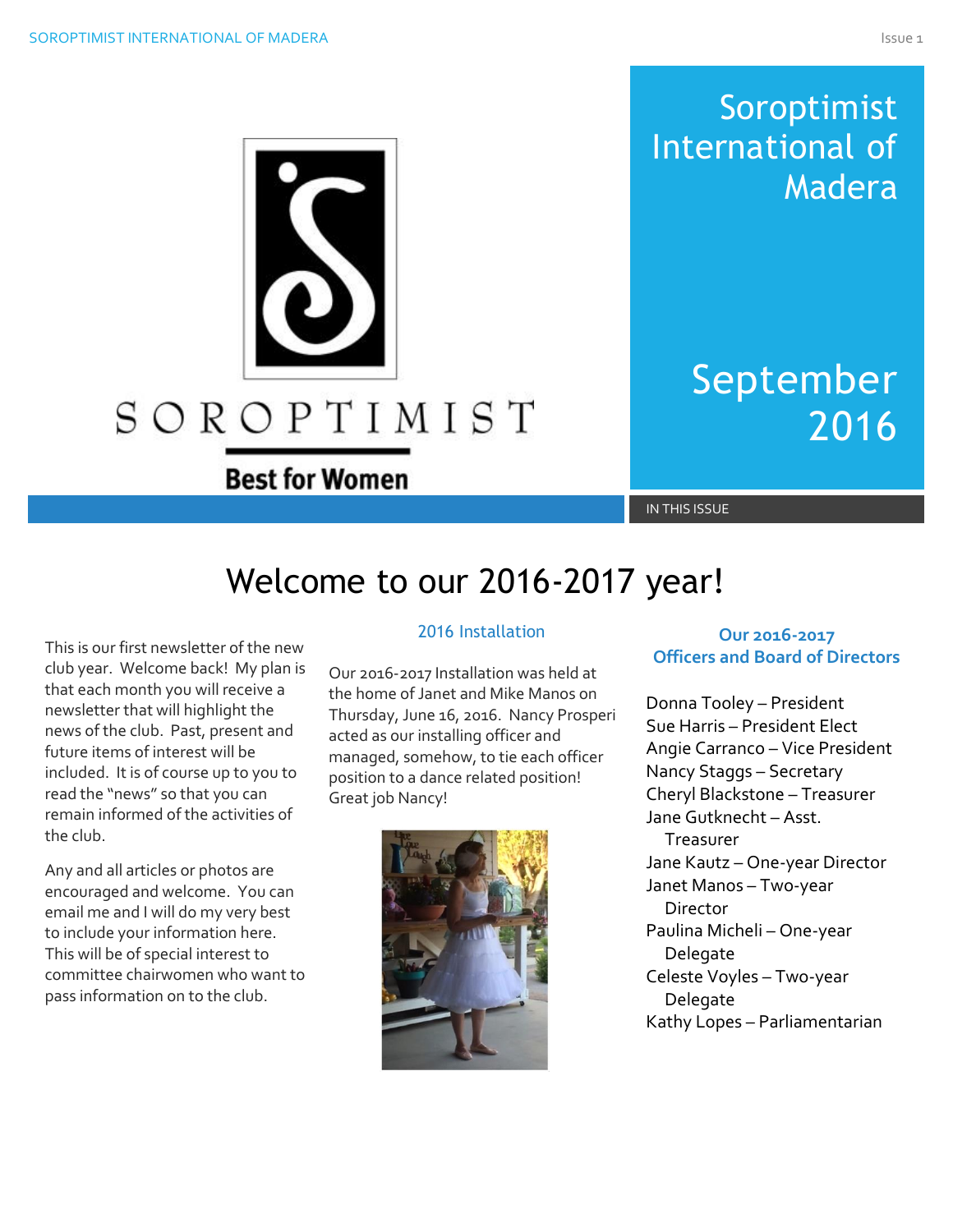#### **Dream It, Be It Career Support for Girls Conference**

Our committee began meeting in July to start the planning process for our Fall 2016 Dream It, Be It Conference.

This conference is aimed at young women age  $14 - 18$ . There are no limits on where the young ladies go to school or live. Please invite any young woman you know to attend.

Our conference will be held on Saturday, November 5, 2016 at the Department of Social Services building on Yosemite Ave. We will begin our day at 8:30 am and complete the conference at 2:30 pm.

Along with curriculum provided by Soroptimist International, we will once again include yoga and Zumba for some active FUN! For more information, please contact Sue Harris at [saharris54@att.net](mailto:saharris54@att.net)

We are very pleased to announce that we have once again secured a \$1,000 grant from the Central California Women's Conference and are also partnering with the Community Action Partnership of Madera County to provide this conference at no cost to the participants.



Saturday, November 5, 2016 8:30 am – 2:30 pm

## What's been happening?

We have had two Board of Director meetings and two Business meetings in addition to one Program meeting.

Gabby Salazar and Ariana Gomez from Shunammite Place came and gave us an update on the happenings at the shelter as well as a bit of background on how ladies are excepted into Shunammite Place at our meeting on August 25.

At our two Business meetings we have discussed the following

Minutes from the August and September Business meetings have been emailed to you by Secretary Nancy Staggs.

Committee Sign-ups

:

- Updating Contact Information
- Our participation in the 2017 Relay for Life – we will be sponsoring the event with our \$500 donation, but will not be participating as a team in the event and will not be working at the event.
- Plans for the Dream It, Be It Conference.
- Live your Dream Award
- Audit Committee
- Major Project Ideas & Arts Council Project
- Soroptimist Leadership Training and Orientation and Membership Committee
- Girl of the Month program
- Lunch Committee
- Central California Women's Conference ticket drawing
- Call to the District Meeting -September 24 in Tulare
- Hosting of the Fall 2017 District Meeting in Madera
- Got an update regarding our participation in the Valley Community Foundation